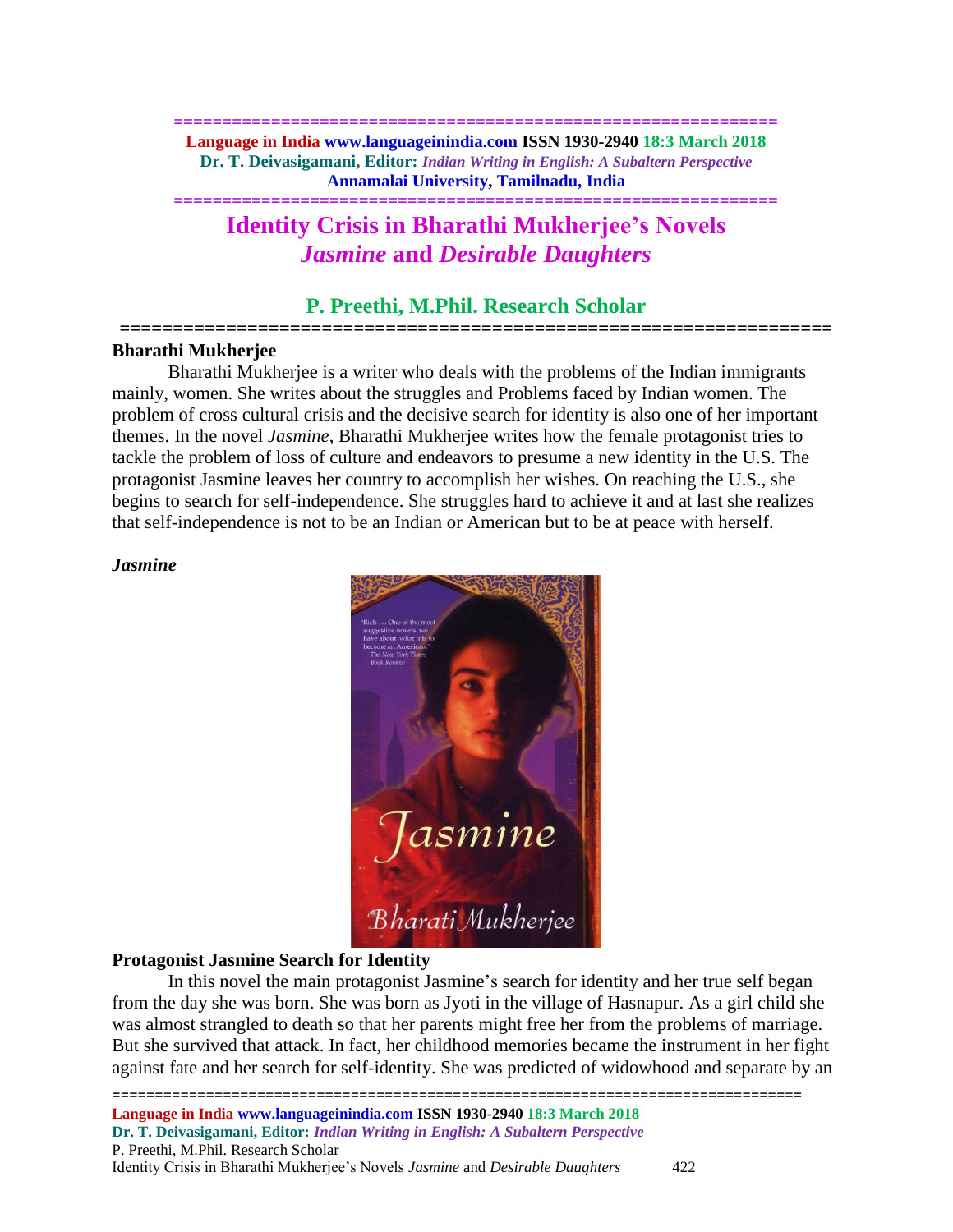astrologer when she was only seven years old. She was not troubled down by fate. She always tried to raise herself above blind beliefs and fallacy. *"Fate is Fate*, *When Beulah's bridegroom was fated to die to snakebite on their wedding night; did building as still fortress prevent his death? A magic snake will penetrate solid walls when necessary.*" She learnt identifying "permissible rebellion" against the standard of the society which she would later use to her own advantage. In spite of the strength and willpower Jyoti had, she was threatened by dangers, challenges and many barriers in her quest for identity. And this was the main reason which made her to disguise her true identity most of the time and live accordingly to the images fashioned by others. But the eruption of her father to comply with rules did not discourage Jyoti from expressing a small part of her dream or ambition. She achieved a small part of her dream by falling in love and marrying Prakash, a very young and ambitious engineer. He wanted Jyoti to shed off her past and make a new kind of woman. To break off the past, he gave me a new name: "Jasmine". And this was the beginning of a new journey for her. After getting a new identity, Jasmine also took care of her husband's driving goal. Renamed as Jasmine, she was looking forward to going to America with her husband to pursue his further education. She was sharing the ambition of her husband happily. But her husband Prakash was killed by the terrorists on the eve of their depature. This made Jasmine grief-stricken and frustrated. And her dream was shattered. Instead of spending the rest of her life as a helpless widow at Hasnapur, she decided to go to America. This kind of inner will in such kind of situation helped her to fulfill her mission successfully.

#### **Jasmine Went to America**

Then Jasmine went to America on a forged passport. She left India to survive against the forces of destiny but unfortunately her American journey began on a sad note. She was raped by Half-Face who had *"lost an eye and ear and most of his cheek in a paddy field in Vietnam". (P.104*) Half-Face was the captain of the ship in which Jasmine reached America. But after reaching America, Half- Face raped Jasmine in a hotel. After Half-Face raped she did not kill herself as she felt that her mission was not yet over. And she killed Half-Face by becoming Kali, personified, the Goddess of Destruction. She also performed a kind of death for her by burning her dishonored clothes symbolically. It was the death of her old self and the birth of a new self. Thus, she began her journey into America. From that journey of Jasmine to America to fulfill her mission came out her interior pursue – to unfold her true self and identity. Jasmine was modern girl who faced the challenges of life boldly and struggled hard to survive against all odds. Then Jasmine met Lilian Gordon who entered into her life as a hope. It was Mrs. Gordon who educated her, made her free from her past memories and strengthened her will to survive.

#### **Professor Vadhera**

With her help, she went to meet Professor Vadhera who helped Prakash in securing admission in an engineering course. In the beginning, she stayed at Professor Vadhera's house. She was not earning by the strict ethnicity in the house that she was to follow as a widow. So she decided to leave that house. This move indicated that self-actualization was developing in her life and it might be due to the acculturation to the American way of thinking and dressing. After a short time, Jasmine worked in the house of Tylor and Wylie Hayes in Manhattan as a care giver to their little daughter Duff. There her name was changed from Jasmine to Jase. While she worked as a care-giver, she also took up part time jobs like answering phones and tutoring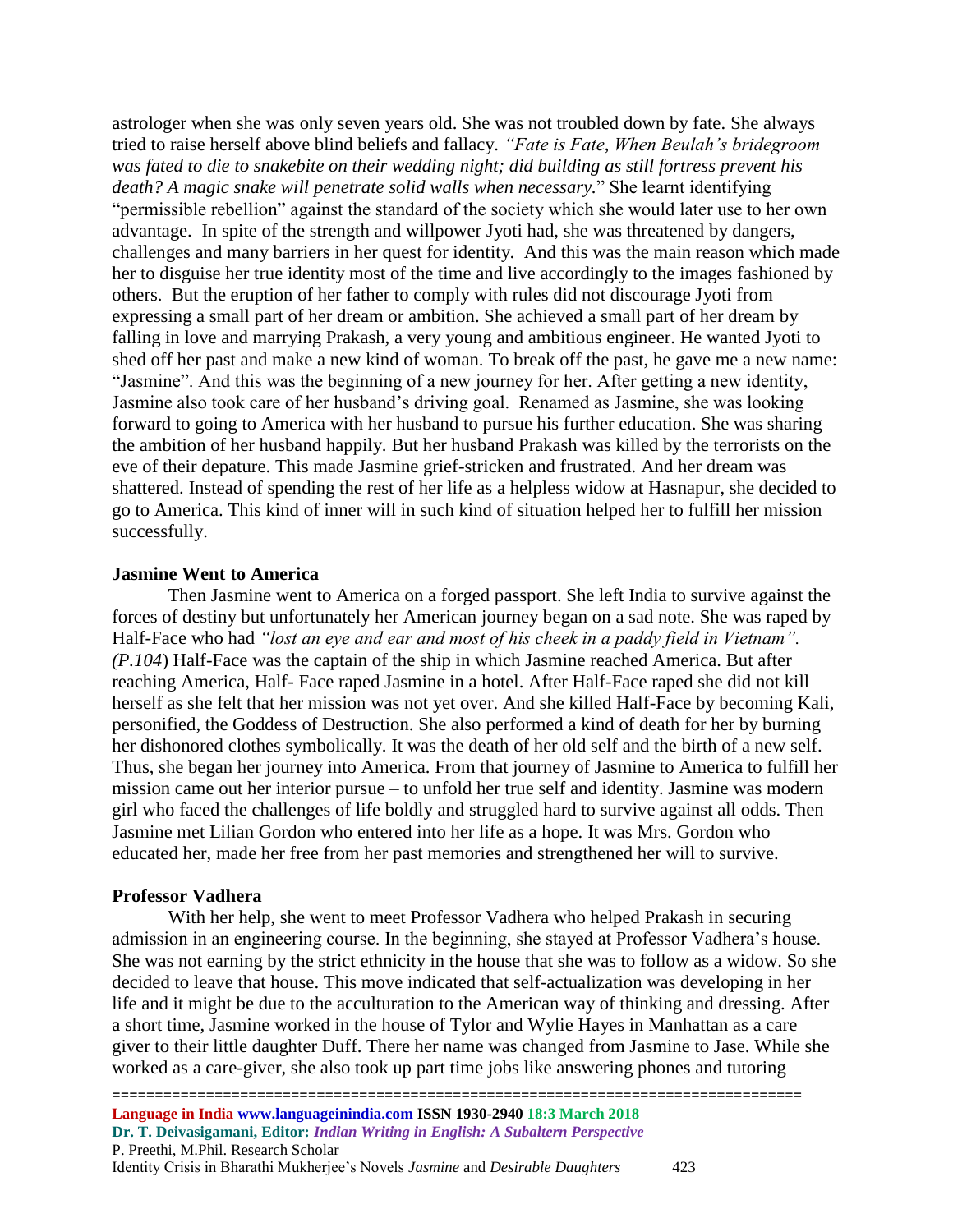graduate students in Punjabi in the University. She absorbed the alien culture rather greedily. At this phase of her life, Jasmine had been able to gain a personality and became very confident about her personality.

## **Two Opposite Forces**

The pulling between these two opposite forces, i.e., the Indian and the American did not frighten her, but it made her thrilled. The alien country taught her to live with ease and confidence. There she got a job in Iowa's bank. She also made a place in the heart of the banker Bud Ripplemayer. Jasmine had a peaceful life in Bud's house. There she assumed a new identity and she became "Jane" from "Jase". She considered herself to be a catalyst and not the reason for the divorce of Bud and Karin. She tried to comfort him and make him confident. And she became pregnant carrying Bud's child but did not wish to marry him she made Karin understand that she was not her enemy but it was Bud's happiness that mattered to both of them. Jane had fully accepted the American family, but she was waiting for real love. Then suddenly she got a letter from Taylor informing her that he would shortly come to take her. And it was a welcome surprise for her.

## **Achieving True Identity**

Hence, Bharati Mukherjee's *Jasmine* is the movement of Jasmine's life towards achieving **true identity**. Her journey to America is a process of her quest of true self. At every step of her life, Jasmine is a winner, she does not allow her troubles and struggles to frustrate her progress in life and she is finding a place for herself in the society. In other words, she is a true feminist who fights every challenge in life to establish herself in the society. Jasmine realizes that the true identity of a person does not lie in being an Indian or an American but it lies in the inner spirit of the person to be at peace with her. Bharati Mukherjee has employed metamorphosis transformations in the life of Jasmine in the process of her search of her true identity.

## *Desirable Daughters*

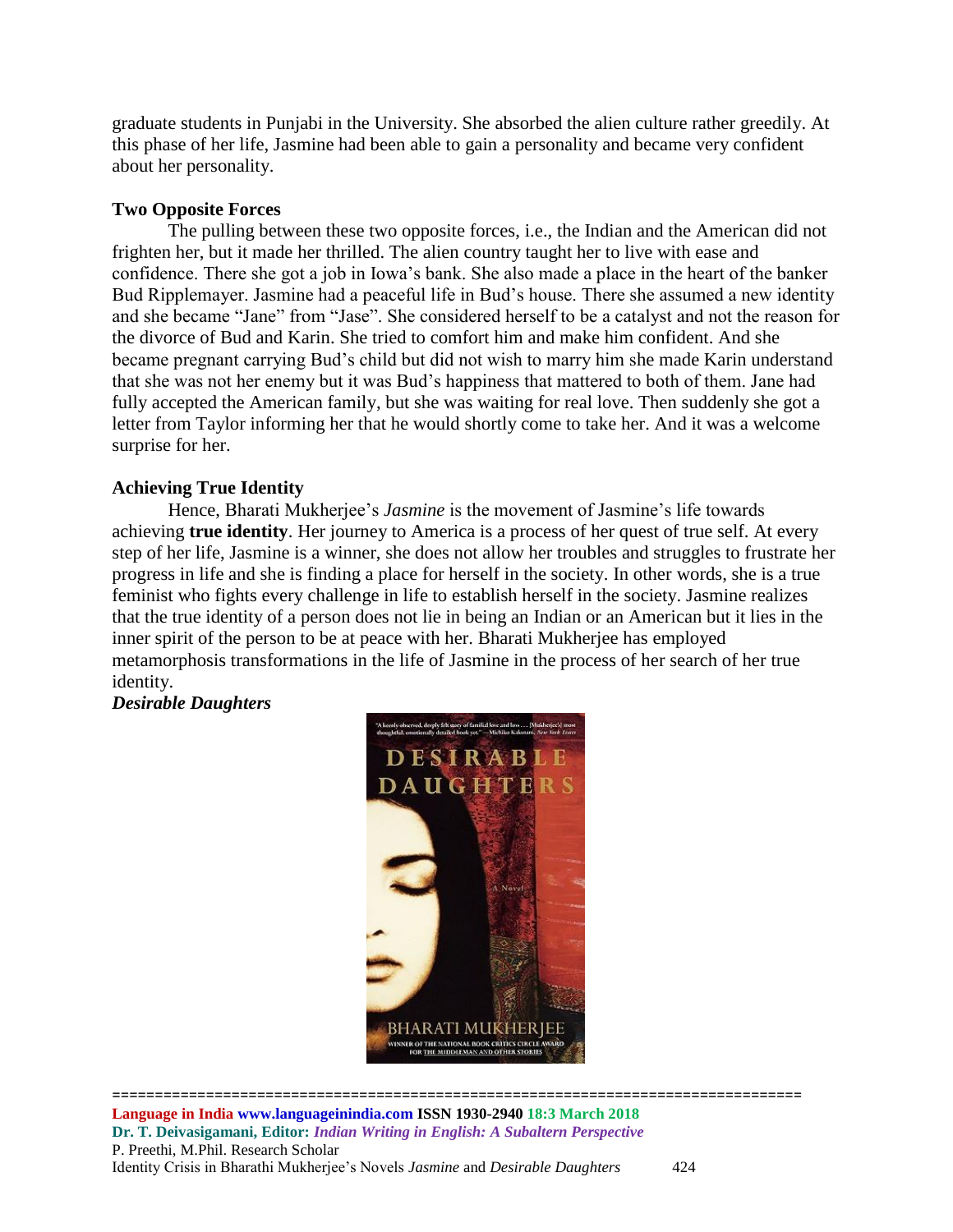. The novel mainly focused on how the women faced many obstacles in other country. The identity of the protagonist is highly assimilative, can adopt and hold herself both to her traditional Indian way of life and to her newly adopted American ethos. She tries to move away from the constrained identity and vacillates between two lives: *"maybe I really was between two lives."* Tara reconstruction of identity is rooted in her nostalgic and romantic recollection of her past. It is based on her thoughts about the past coming to her mind in the past coming to her mind in the present but in fragments, and not whole. She tried to reconstruct her identity through her diasporic experience. She was attempting to redefine the importance of cultures through space and time. Loneliness had made Tara a little wanton and wantonness had made her very lonely.

#### **Home and Migration**

The concept of home and migration is very much embedded in the narratology that Barathi Mukherjee presents in Desirable Daughters. It is the sense of migration which brings about a change to the identity of Padma, who has finally made New York her home, her land of choice. But her indisputable attachment to her home makes her the sustainer and preserver of Bengali tradition in America. The alien culture thus fails to subvert her traditional identity

#### **Portrayed in the Liberated Form**

The characters in the novel are not portrayed in the liberated form, they are trapped into different set of emotions trying into different set of emotions trying to carve out a new identity for themselves. Tara is projected as a character who more of a status conscious tries to uphold the values of traditional society although falling for different allurements in the present. In the end, the novel, tries to come back from where it started, where and the legend of Tara Lata the tree bride, but this device doesn't quite work either. The denouement somehow goes slack and does not yield a satisfying end to the story. The novel seems to be a family which could not bring out the desirable characteristics in the characters of the novel, that portray them as a dominant in any sphere. The end is quite dynamic and complex where the description of motherland may be magical but symbolic purpose was lost.

#### **A Liquid Society**

Bharathi Mukherjee depicts a liquid society in her novels, a society in her novel, a society in flux. It is a society of constant flow, the flow of migrants, the flow of power structures, flow of people and supplies. In the novel *Desirable Daughters*, Mukherjee has struck a balance between tradition and modernity by representing past and present which is achieved through the female protagonist- Tara, who served her links with tradition but remains tied to her native country. Tara influenced by ancient customs and traditions, but is rooted to modern customs. Tara is alienated from the society as she oscillated between the nostalgic fascinations of a traditional past and the romantic and daring allurements of the present. The Diasporic qualities exhibited by Tara establish the merging of the East and west which shows the clash.

**===============================================================**

## **Works Cited**

Indira. S. *"Jasmine: An Odessey of Unhousement and Enhousement"* in The Fiction of Bharati Mukherjee. R. K. Dhawan(ed.), New Delhi: Prestige books,1996.